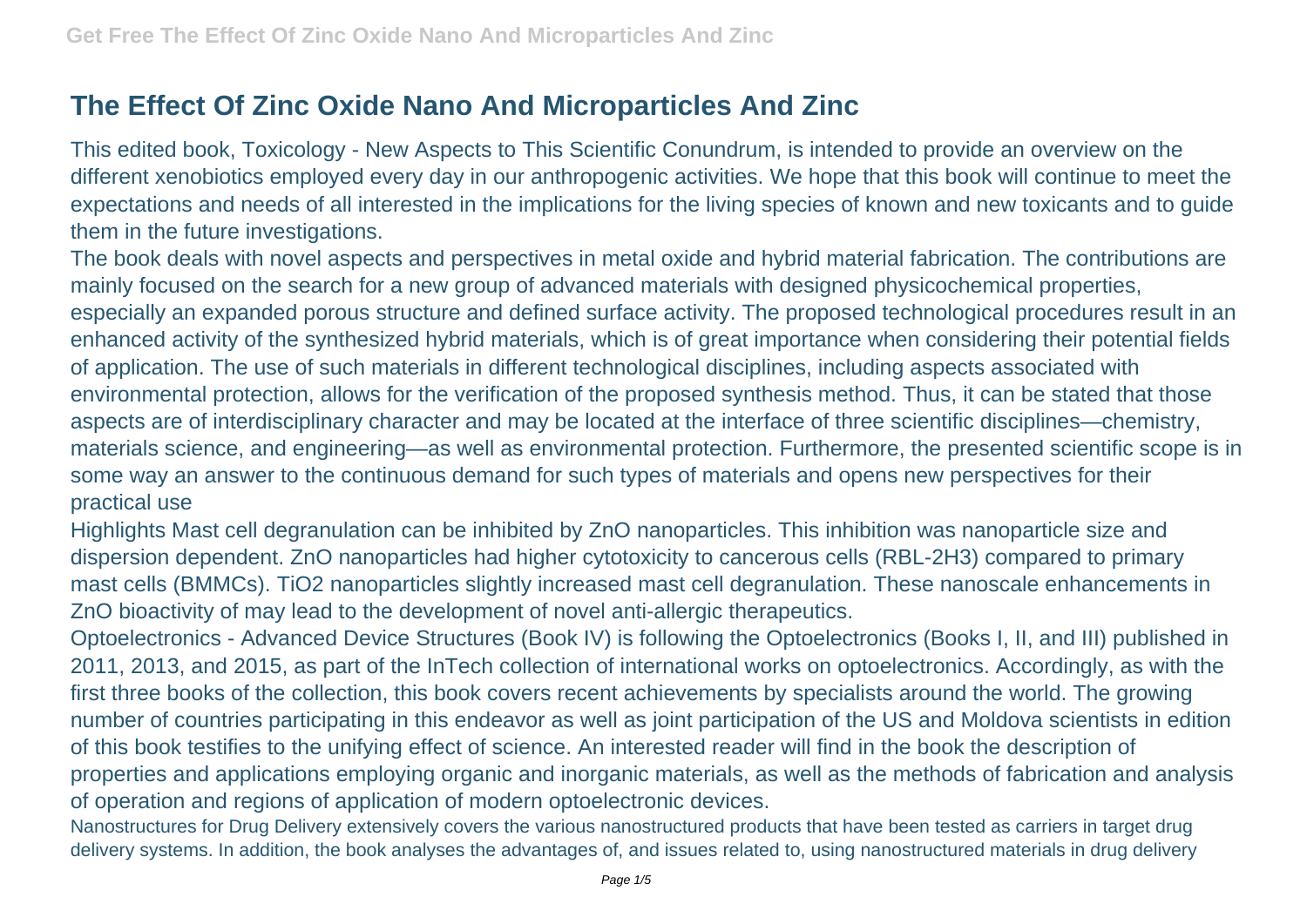systems, also detailing various nanocarrier preparation techniques. As delivering the drug to the target site is a major problem in providing effective treatment for many diseases, this book covers the latest advancements in numerous nanotechnological products that are being used in disease detection, controlled drug delivery, as biosensors, and in tissue engineering that have been developed for more efficient patient healthcare. Due to the versatility of nanostructured materials, it is now possible to deliver a drug at its target site in a more accurate and efficient way. This volume is an up-to-date, state-of-the-art work that highlights the principal mechanistic aspects related to the delivery of active nanoscale therapeutic agents (natural or synthetic) and their release profile in different environmental media. It highlights nanoscale encapsulation strategies and discusses both organic and inorganic nanomaterials as carriers and delivery platforms. Demonstrates how nanostructures are successfully employed in drug delivery stems and as drug delivery agents, allowing biomaterials scientists and biochemists to create more effective drug delivery systems Offers an overview of recent research into the use of nanostructures in drug delivery techniques in a cogent, synthesized way, allowing readers to quickly familiarize themselves with this area Includes examples of how the application of nanostructures have improved the efficiency of drug delivery systems, showing medical scientists how they are beneficial Zinc oxide nanoparticles (ZnO NPs) have demonstrated the ability to improve lubrication and thermal conductivity, and stand as promising metalworking lubricant and coolant additives due to their low cost compared to other NPs. While nanomaterials are a focus of research due to their potential to enable advanced technologies, little is known about their effects on the environment and human health. This research investigates two main characteristics of ZnO metalworking nanofluids (MWnF). First, the stability of ZnO NPs (20nm) is investigated in mixtures of a microemulsion (TRIM® MicroSol® 585XT) and dispersants, all of which are commercially available. Second, toxicological assessments are conducted to survey the effect of ZnO NPs on MWnF safety. The results revealed that none of the dispersants enhanced the stability of ZnO NPs more than the prepared microemulsion alone. Research also revealed that ZnO MWnF had a significantly higher toxicity than the prepared microemulsion. This demonstrates the need for precautionary development of metalworking nanofluids. Nanotechnology Applications in Food: Flavor, Stability, Nutrition, and Safety is an up-to-date, practical, applications-based reference that discusses the advantages and disadvantages of each application to help researchers, scientists, and bioengineers know what and what not to do to improve and facilitate the production of food ingredients and monitor food safety. The book offers a broad spectrum of topics trending in the food industry, such as pharmaceutical, biomedical, and antimicrobial approaches in food, highlighting current concerns regarding safety, regulations, and the restricted use of nanomaterials. Includes how nanobiosensors are useful for the detection of foodborne pathogens Discusses applications of nanotechnology from flavor and nutrition, to stability and safety in packaging Includes nano and microencapsulation, nanoemulsions, nanosensors, and nano delivery systems Identifies practical applications of nanoscience for use in industry today

This book focuses on the study of synthesized ZnO powder using Zn(CH3COO)2?2H2O precursor, methanol (as solvent), and sodium hydroxide (NaOH) to vary the pH. The successfully synthesized ZnO powder from the sol-gel centrifugation and sol-gel storage methods were characterized and investigated by X-ray diffraction, field emission scanning electron microscopy, transmission electron microscopy, Fourier-transform infrared spectroscopy, UV–visible spectroscopy, and photoluminescence test to compare the properties of the nanoparticles. The best characteristic of the ZnO powder from both methods was observed when the powders were coated on an ITO glass to fabricate a PEC. The current density–voltage performances of both PECs were investigated under luminescent and dark conditions.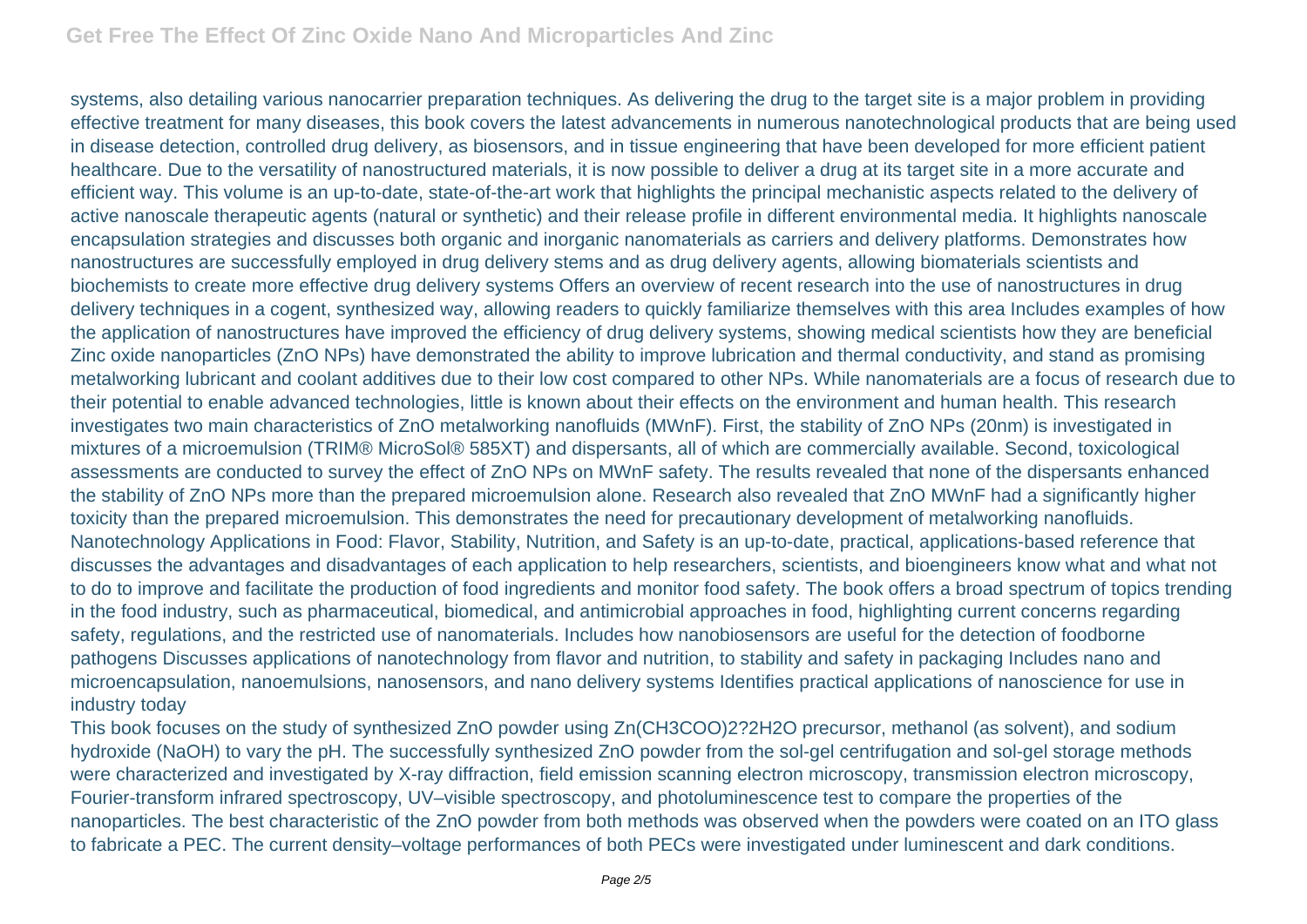The book gives a comprehensive review of the present state-of-the-art in ZnO R+D, including growth, doping, lattice dynamics, electric magnetic and optical properties. The emphasis is on the electric and optical properties, because this is the area where novel applications may be expected with highest promise. The book highlights not only the most recent results but gives both an overview of past research and of the present status -- not avoiding critical and controversial discussions of various aspects such as bank symmetries and laser processes. Intended to have long-lasting impact on ZnO R+D, this monograph addresses (post-)graduate students but also advanced scientists, who want to embark on ZnO research or are already involved, the present state of the art and assists them in avoiding duplication of old results (or mistakes).

## ToxicologyNew Aspects to This Scientific ConundrumBoD – Books on Demand

Advances in Phytonanotechnology: From Synthesis to Application guides readers through various applications of nanomaterials on plants by presenting the latest research related to nanotechnology and nanomaterials on plant systems. The book focuses on the effects of these applications on plant morphology, physiology, biochemistry, ecology and genetics. Sections cover the impact on plant yield, techniques, a review of positive and negative impacts, and an overview of current policies regarding the use of nanotechnology on plants. Additionally, the book offers insights into the appropriate application of nanoscience to plants and crops for improved outcome and an exploration of their bioavailability and toxicity in the environment. Discusses the morphological, physiological and biochemical responses of plants to nanomaterials and the ability of the nanomaterials in modifying the genetic constitution of plants Emphasizes new applications of nanomaterials, including nanosensors technology and nanomaterials as nanocarriers based antimicrobial phytochemicals Presents the role of nanotechnology as a novel technique for the remediation of heavy metals by plants

Zinc oxide (ZnO) in its nanostructured form is emerging as a promising material with great potential for the development of many smart electronic devices. This book presents up-to-date information about various synthesis methods to obtain device-quality ZnO nanostructures. It describes both high-temperature (over 100° C) and low-temperature (under 100° C) approaches to synthesizing ZnO nanostructures; device applications for technical and medical devices, light-emitting diodes, electrochemical sensors, nanogenerators, and photodynamic therapy; and the concept of self-powered devices and systems using ZnO nanostructures. The book emphasizes the utilization of non-conventional substrates such as plastic, paper, and textile as new platforms for developing electronics.

Nanostructured Zinc Oxide covers the various routes for the synthesis of different types of nanostructured zinc oxide including; 1D (nanorods, nanowires etc.), 2D and 3D (nanosheets, nanoparticles, nanospheres etc.). This comprehensive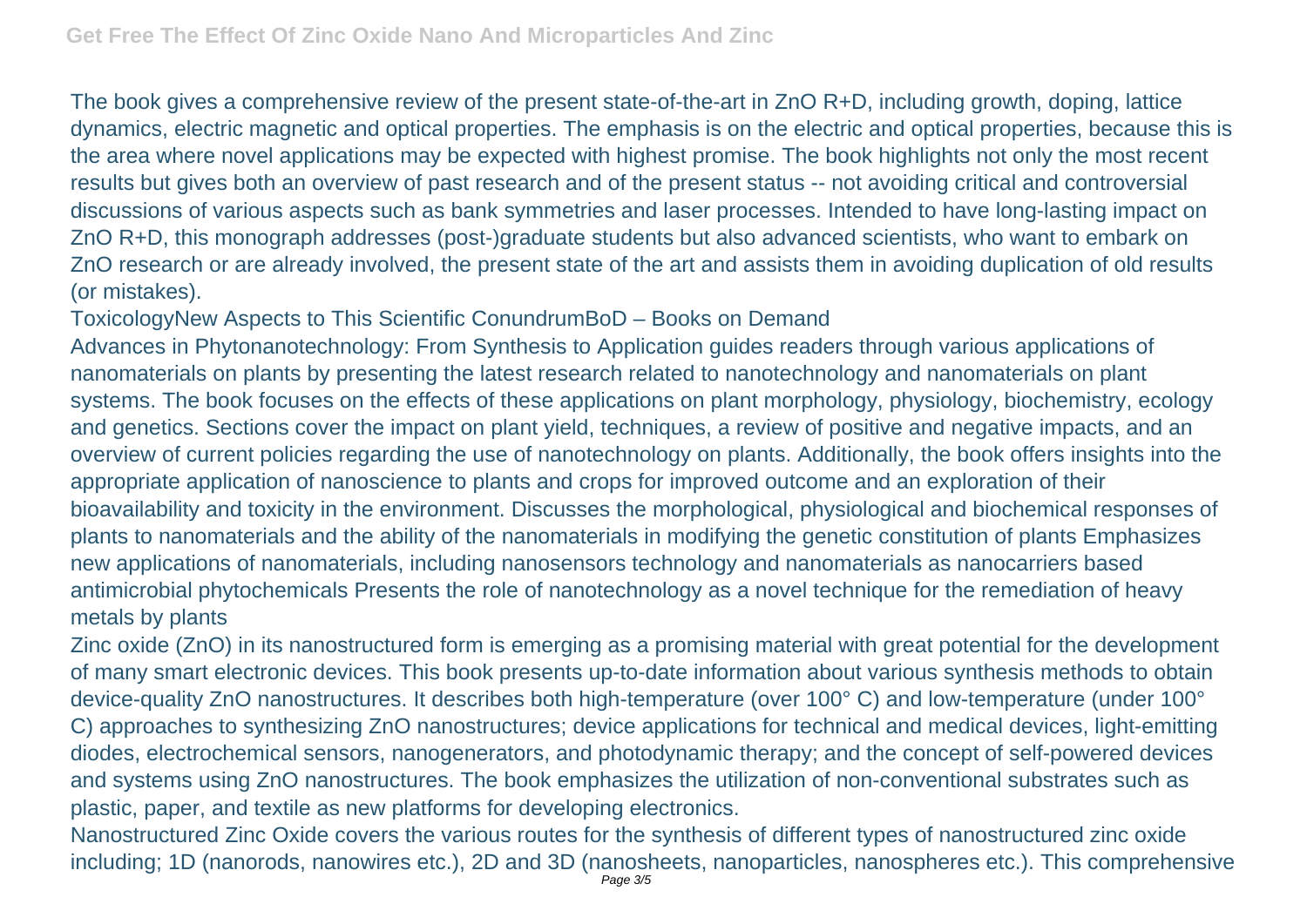overview provides readers with a clear understanding of the various parameters controlling morphologies. The book also reviews key properties of ZnO including optical, electronic, thermal, piezoelectric and surface properties and techniques in order to tailor key properties. There is a large emphasis in the book on ZnO nanostructures and their role in optoelectronics. ZnO is very interesting and widely investigated material for a number of applications. This book presents up-to-date information about the ZnO nanostructures-based applications such as gas sensing, pH sensing, photocatalysis, antibacterial activity, drug delivery, and electrodes for optoelectronics. Reviews methods to synthesize, tailor, and characterize 1D, 2D, and 3D zinc oxide nanostructured materials Discusses key properties of zinc oxide nanostructured materials including optical, electronic, thermal, piezoelectric, and surface properties Addresses most relevant zinc oxide applications in optoelectronics such as light-emitting diodes, solar cells, and sensors This book presents a review of recent advances in ZnO-based nanomaterials and devices. ZnO as a nanomaterial has gained substantial interest in the research area of wide bandgap semiconductors and is considered to be one of the major candidates for electronic and photonic applications. ZnO has distinguished and interesting electrical and optical properties and is considered to be a potential material in optoelectronic applications such as solar cells, surface acoustic wave devices, and UV emitters. ZnO's unique properties have attracted several researchers to study its electrical and optical properties. As a nanostructured material, ZnO exhibits many advantages for nanodevices. Moreover, it has the ability to absorb the UV radiation.

"The effect of zinc vapor on the dc resistance of polycrystalline zinc oxide was investigated at temperatures of 700 and 800 °C. The partial pressures of zinc vapor used to investigate this behavior ranged from 1E-04 to 1E-02 atmospheres. The results show that the resistance of polycrystalline zinc oxide is significantly decreased in the presence of zinc vapor at these temperatures. The decrease in resistance is attributed to donor electrons associated with adsorbed zinc on the surface of zinc oxide, and not to bulk diffusion of zinc into the oxide. The decrease in resistance is also found to be dependent on the zinc partial pressure, with higher zinc pressures producing a larger decrease in resistance. The relationship between zinc partial pressure and resistance is not observed to depend strongly on temperature"--Abstract, leaf iv.

This book presents recent developments involving the role of nanoparticles on plant physiology and growth. Nanotechnology applications include improvement of agricultural production using bio-conjugated NPs (encapsulation), transfer of DNA in plants for development of insect pest-resistant varieties, nanoformulations of agrochemicals such as pesticides and fertilizers for crop improvement, and nanosensors/nanobiosensors in crop protection for identification of diseases and residues of agrochemicals. Recent findings on the increased use of nanotechnology in agriculture by